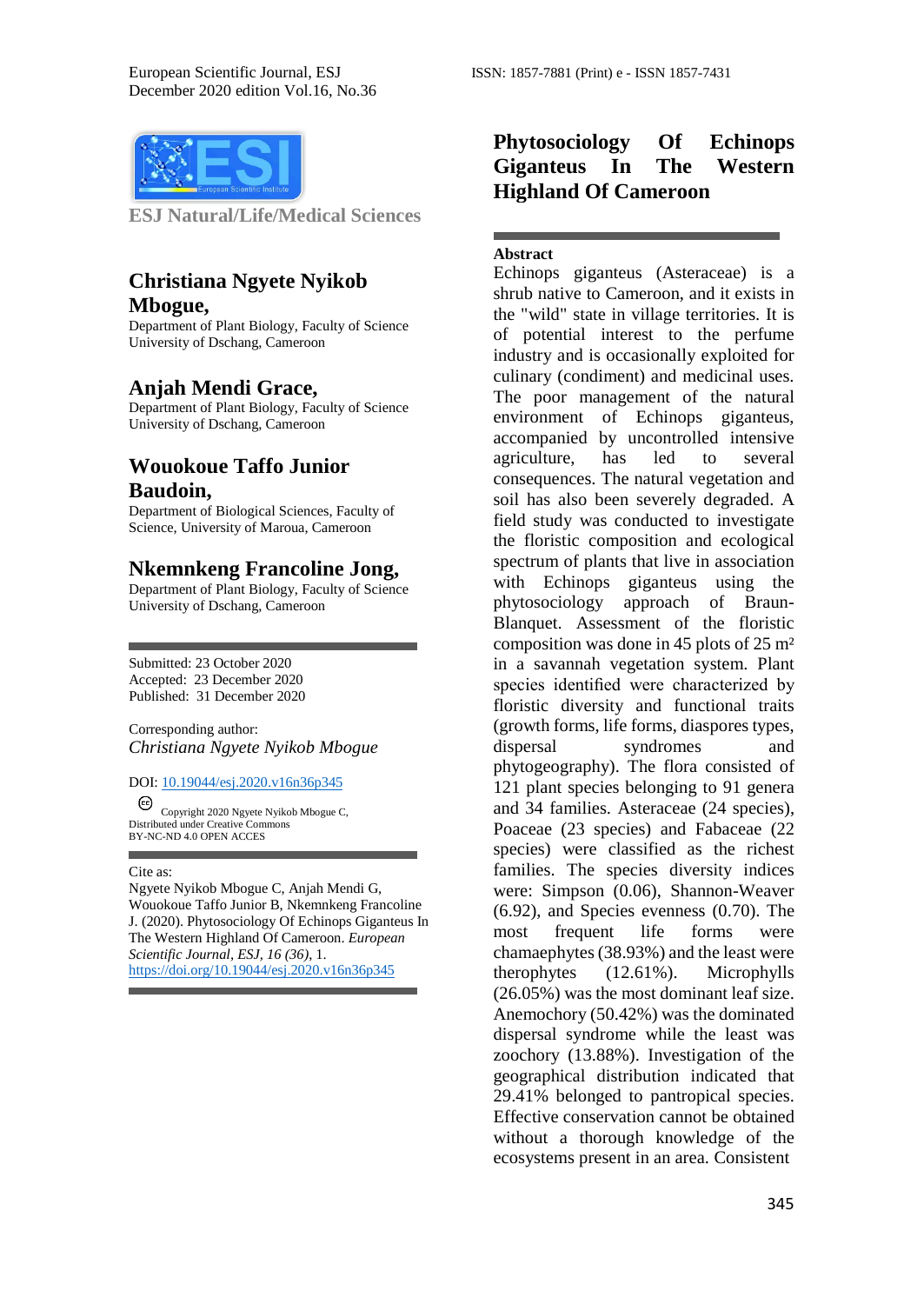vegetation classifications and descriptions form the basis of conservation and monitoring exercises to maintain biodiversity.

#### **Subject:** Plant Biology

**Keywords:** Echinops Giganteus, Floristic Diversity, Ecological Spectrum, Phytosociology

### **Introduction**

The current destruction of biodiversity is a cause for alarm while disappearance, massive degradation, and alteration occur due to intense development oriented anthropogenic activities (Krishnamurthy *et al*., 2010). Phytosociology is the study of the characteristics, classification, relationship, and distribution of plant communities. Therefore, such data can be collected and used to describe the population dynamics of each species studied and how they relate to the other species in the same community. Phytosociological studies are essential for protecting the natural plant communities and biodiversity, understanding the changes experienced in the past, and continuing into the future. Most of the developed countries have these basic studies (Hamzaoglu, 2005), which have been defined with the help of vegetation maps (Tel *et al*., 2010). However, most forests are under immense anthropogenic disturbances and require careful management intervention to maintain overall biodiversity and sustainability (Kumar *et al*., 2006). The genus Echinops is of the Asteraceae family and consist of about 120 species distributed world-wide (Garnatje, 2006). *Echinops giganteus* has been designated as a non-forest timber product (NTFP) in the Congo Basin, and the part exploited is the root (Tchatat, 1999). The roots have diverse uses spanning from medicinal, culinary to industrial (Noumi, 1984; Menut, 1997). The root of this plant is used to treat heart and gastric troubles (Tene, 2004). Also, the root has aromatic properties and has been collected and distilled to obtain essential oils which are used in synergy with those from other plants to eradicate weevils in stored grains (Ngamo, 2007; Pérez, 2010). This species is also of interest to the fragrance and flavour sectors (Menut, 1997).

The main problem with *E. giganteus* is that, despite all its importance and its conservation status as a nearly threatened species, no implementation of conservation, management, and sustainable use strategies have been put in place for it. This is due to the lack or insufficient scientific data on their biology. This general absence of information is particularly related to lack of experience in the Sub-Saharian zone of expertise and infrastructures to carry out inventories of biodiversity and mainly the characterization of the species.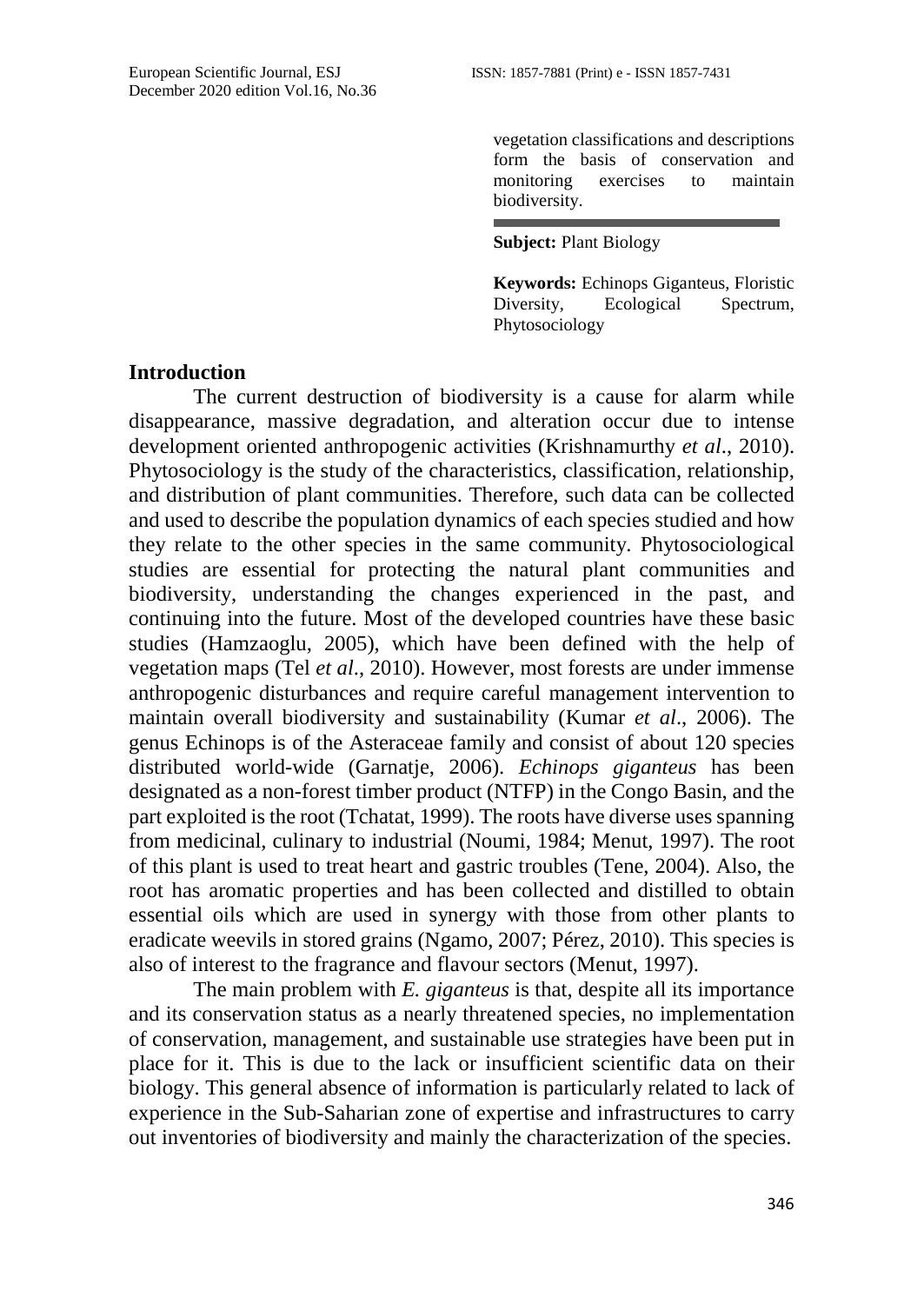In the current research, investigation studies were carried out to examine phytosociological and species diversity. The main purpose of the phytosociological analysis was to understand floristic vegetation characteristics and to estimate the species richness and diversity which already exists in the study area.

# **Materials And Methods**

This study was carried out in the Western Highlands of Cameroon, and part of the study was carried out in the Eastern slope of the Bamboutos Mountain located between  $5^{\circ}30'$  -  $5^{\circ}45'$  N and  $10^{\circ}03'$  -  $10^{\circ}15'$  E (Figure 1a). This mountain with its maximum height of 2740 m is one of the major volcanic mountains in Cameroon. The climate is defined as Cameroonian altitude type, with a long rainy season (March-November) and a short dry season (December-February). The annual average rainfall varies according to the relief from 1750 to 2500 mm yearly. The annual average temperature varies from 10-12 to 23.5 °C. The predominant soils are andosols, andic ferralitic soils, and battleship ferralitic soils (Tematio *et al*., 2004). The herbaceous stratum is dominated by *Pennisetum purpureum* and *Imperata cylindrica*. The ligneous cover is strongly influenced by anthropogenic activities (agriculture and pasture) (Wouokoue, 2017a and b), while the other part of the floristic inventory was carried out in Dschang situated in the Menuoa Division in the Western Region of Cameroon (Figure 1b). It has geographic coordinates, latitude  $5^{\circ}$  26'N, longitude 10 $^{\circ}$  26'E, and an altitude of 1,400 m. According to the data of the meteorological station of the IRAD of Dschang, there is an equatorial climate characterized by an average annual temperature of 20.1ºC while annual rainfall is 2000 mm on average (Aghofack, Nguemezi and Tatchago, 2010).

The vegetation consists to a large extent of savannah grassland, with the Poaceae forming the main vegetation layer. It is also interspersed with a few other annuals, biennials, and perennials trees (Ngwa, 1979). According to Aswingnue (2003), the vegetation of this region is both natural and cultivated. The cultivated vegetation consists of planted trees such as *Cola accuminata, Eucalyptus globulus, Raphia hookeri* and other fruit trees. *Eucalyptus globulus* lies mostly in the low lying plains while woody valley and natural forest exist in the watershed area (Helvetas, 2001).

The soil texture is silt-clay-loam which makes it very fertile for agricultural activities in the area (Suh *et al*., 2015). The soil fertility is as a result of humus, which is a dark volcanic soil from the uplands/hilly areas that has been washed down from the hills and deposited on river banks or beds of streams (Helvetas, 2001).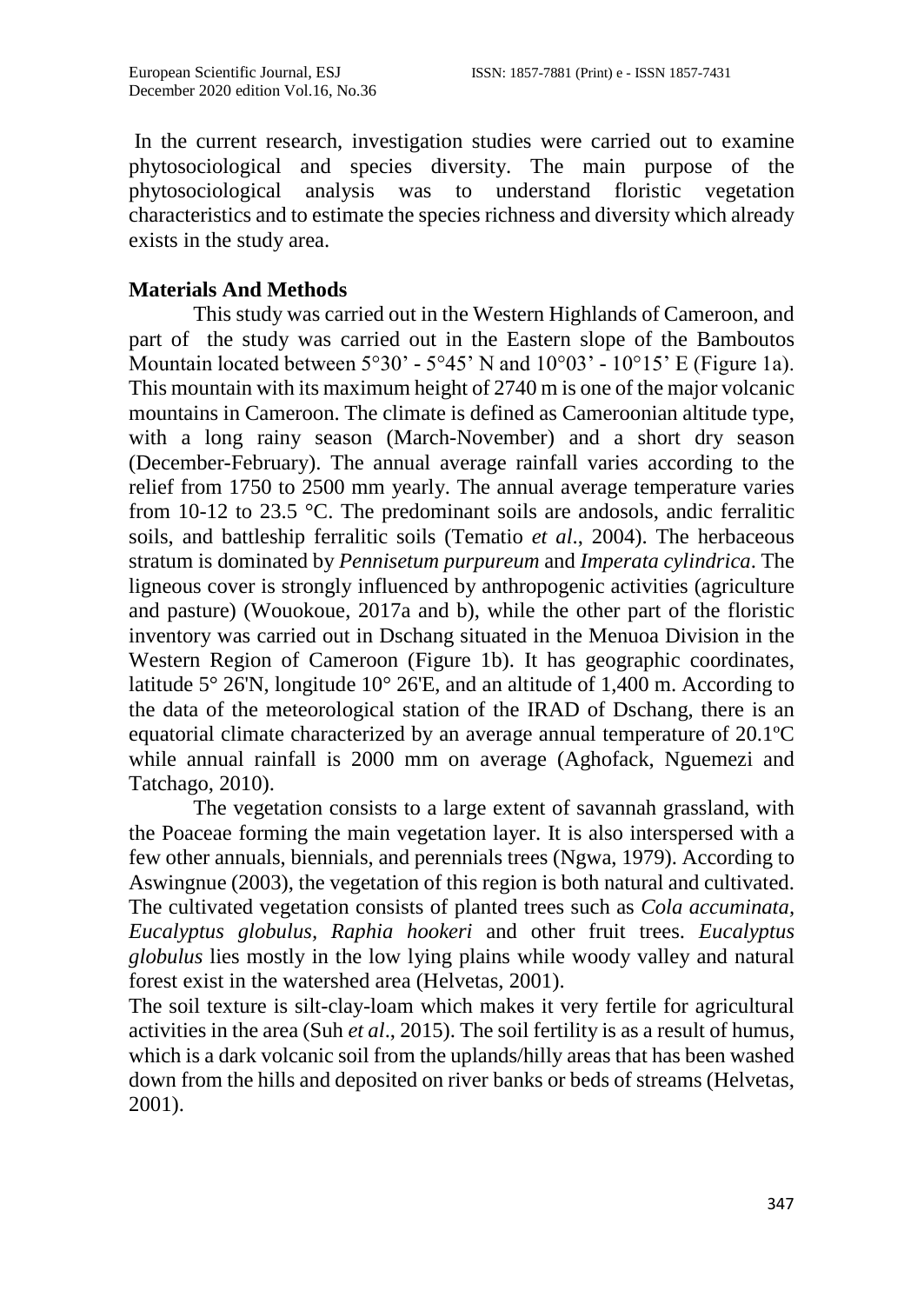

**Figure 1.** Map of the study plots on the Bamboutos Mountain (a) and in Dschang (b)

**Source:** Research geographic coordinates

# **Methods Sampling**

The vegetation sampling was done according to the method of Braun-Blanquet (1932) using mixed sampling. Floristic inventory was done in the months of October and November 2018 and in July 2020. Plant species were inventoried in plots of 5m x 5m within the savannah zone and a total of 45 plots were sampled. *Echinops giganteus* was the reference point for a quadrat to be made.

Plants species were identified with the help of flora of Cameroon (Aubreville, 1998; Van der Zon, 1992). The voucher specimen was placed in the national herbarium of Cameroon. The habitat of the plant's species was determined in the field by the observation of plants. Life form were determined and classified according to Raunkiaer (1934). Leaf size were also determined and classified according to Ohsawa (1995). The types and modes of diaspore dispersal were determined and classified according to morphological criteria of Dansereau and Lems (1957). The phytogeographical distribution types that were adopted correspond to the major chorological subdivisions accepted for Africa according to White (1986). The plant nomenclature system adopted was the APGIII. The Red List of threatened species in Cameroon was used to establish IUCN conservation status of species (Onana, 2011).

# **Data Analysis**

The data collected was entered in Excel 2010 tables and the following was calculated: taxonomic richness, species abundance, species frequency, and diversity indices.

• The taxonomic richness was expressed in number, gender, and families of the species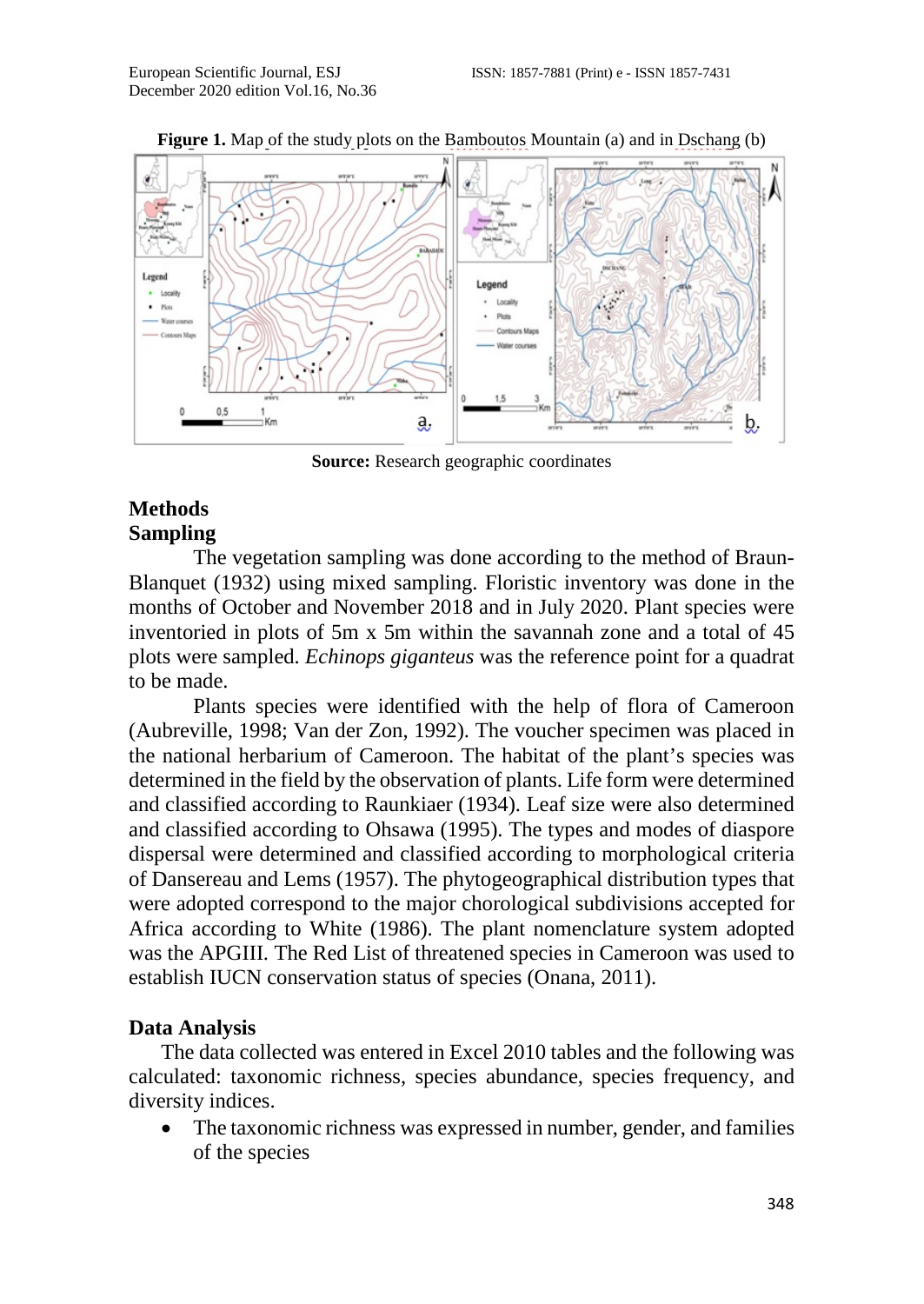• Relative Frequency  $(\%)$  = Number of quadrates in which species occurs x 100 Total number of quadrates

- The relative abundance is the ratio of the total number of individuals of this taxon to the total number of individuals in all surveys.
- **The Shannon-Weaver Diversity Index (**H').

$$
H' = -\sum_{i=1}^{s} \frac{N_i}{N} * \log_2\left(\frac{N_i}{N}\right)
$$

Where,  $Ni =$  number of individuals of species i

- $N =$  total number of all species
- $H' =$ Shannon diversity index in bits

# • **Piélou evenness index**

 $EO = H'/Log<sub>2</sub>S$ 

Where,  $H' =$  Shannon diversity index in bits

 $S =$  Number of species present in the survey

• **The Simpson diversity index (**Simpson, 1949).

$$
D = \sum_{i=1}^{s} \frac{Ni(Ni-1)}{N(N-1)}
$$

Where,  $Ni =$  number of species i  $N =$  total number of all species

# **Results**

# **Variety and Flora Composition**

This study has enumerated 121 plant species that live in association with *E. giganteus.* These plants are shared out among 91 genera and 34 families (APG III), and the most important are Asteraceae (20%), Poaceae (19%), and Fabaceae (18%). The remaining families were of very low representation, since they had 5 or less than 5 number of species present (Figure 3).

These plant species were recorded in 45 plots from the study area, and the average value of the following diversity indices were calculated. The Shannon-Weaver diversity index was 6.92, Simpson index was 0.06, and the Evenness index was 0.70.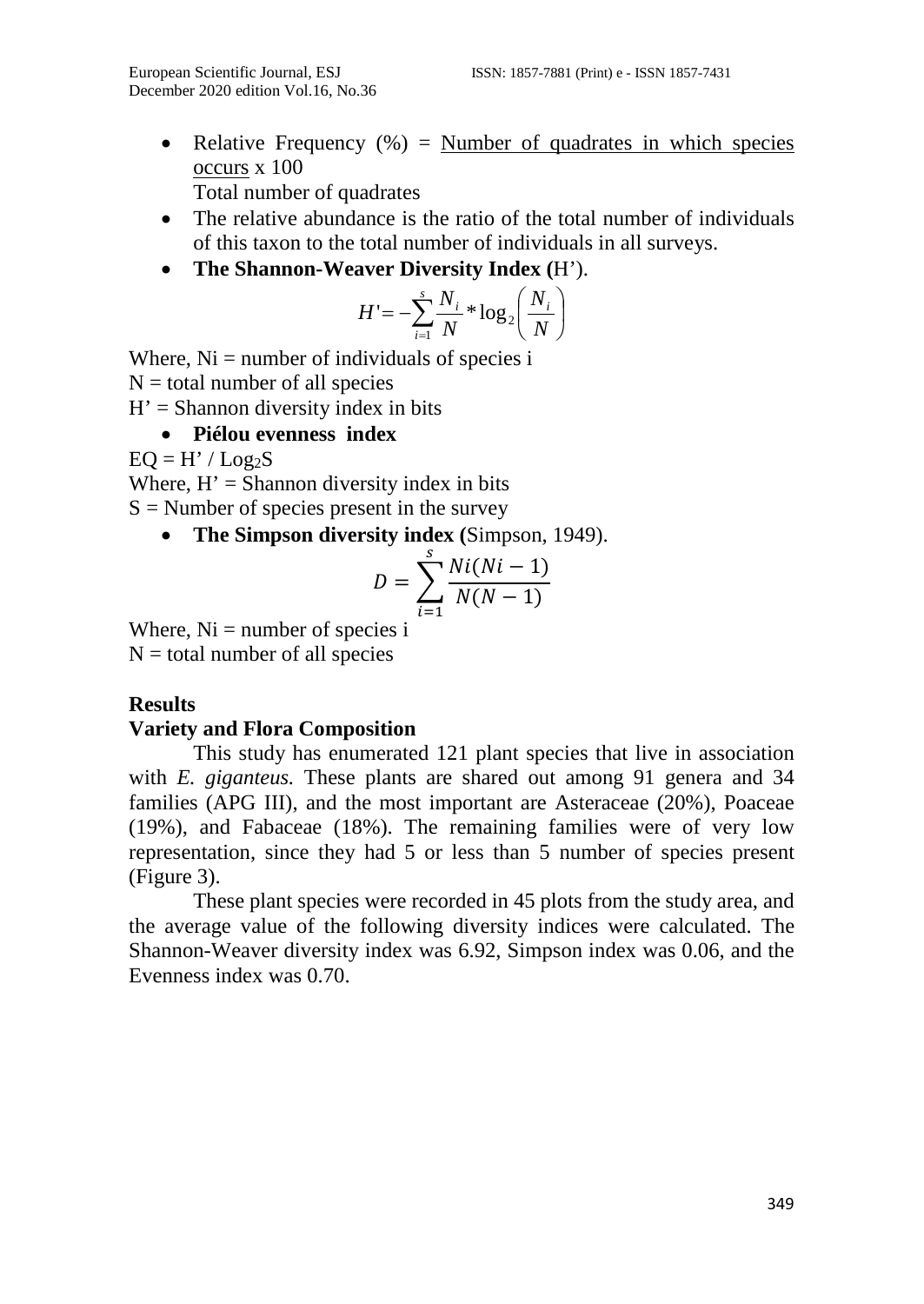

**Figure 3**. Diversity of the most represented families in the study plots.

### **Relative Frequency of the Species Studied in the Plots**

Figure 4 below shows species with above 30% of relative frequency around *E. giganteus.* From the figure, it is obvious that *E. giganteus* has the highest value since the plots were made with reference points being *Echinops*. More so, it is important to know the plants that live in association with *E. giganteus*. Thus, *Aspilia Africana* had the highest frequency with a relative frequency of 89%*,* followed closely by *Imperata cylindrica, Solidago virgaurea,* and *Melinis minutiflora* with relative frequencies above 60%*. Cassia mimizoides* had a relative frequency value of 58%. This was followed by *Dissotis princeps, Erigerom floribundus, Pteridium aquilinium,* and *Hyparrhenia involucrata* with relative frequencies above 40%. Subsequently, *Desmodium repandum, Aspleneum abyssinicum, Laggera pterodonta, Bidens pilosa, Centella asiatica,* and *Pennisetum pupureum* had relative frequencies above 30% around *E. giganteus.*

**Figure 4.** Relative frequency of species greater than 30%



### **Relative Abundance of Species in the Study Plots**

Figure 5 shows species with above 2% of relative abundance around *E. giganteus* plant. *Melinis minutiflora* and *Imperata cylindrica* had relative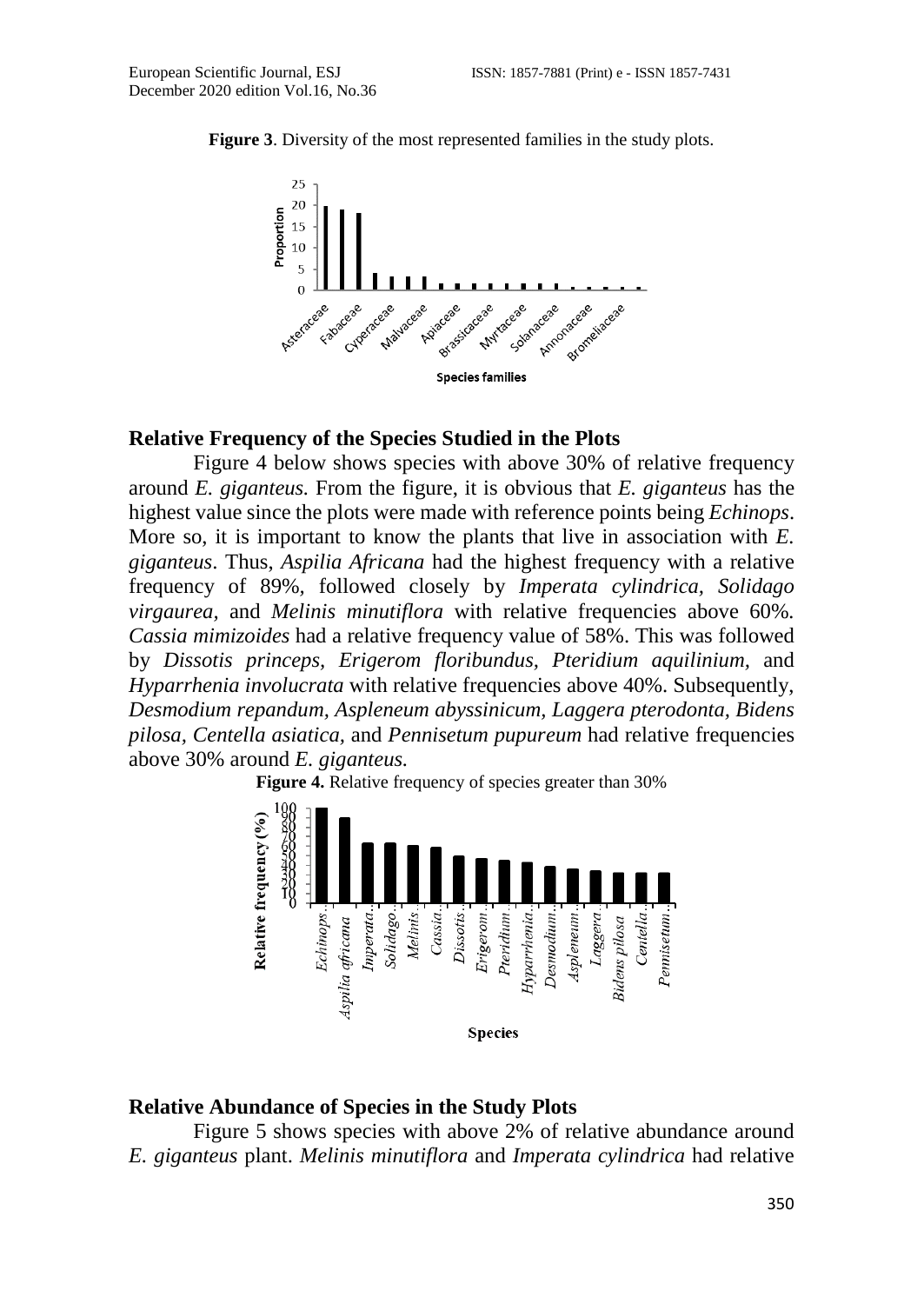abundance of above 14%. This was followed closely by *Hyparrhenia involucrata* with relative abundance of 8.5%, while *Dactylon sp* had relative abundance of 6.3%.

*Echinops giganteus, Pteridium aquilinium, Aspilia Africana, Solidago virgaurea, and Kotchya strigosa* had relative abundance of above 3%, while *Aspleneum abyssinicum*, *Desmodium repandum,* and *Erigerom floribundus* had relative abundance of above 2%.



# **Ecological Characteristics Plant Growth Forms**

In regard to plant growth forms, the most common species were herbs (81%), followed by shrubs (12%), trees (6%), and the least plant morphological type present were ferns (2%) (Figure 6).



**Figure 6.** Percentage of plant growth forms

**Growth forms** 

### **Life Forms**

The most dominant life forms were the chamaephytes (38.93%), followed by phanerophytes (21.85%), and therophytes (12.61%) (Figure 7).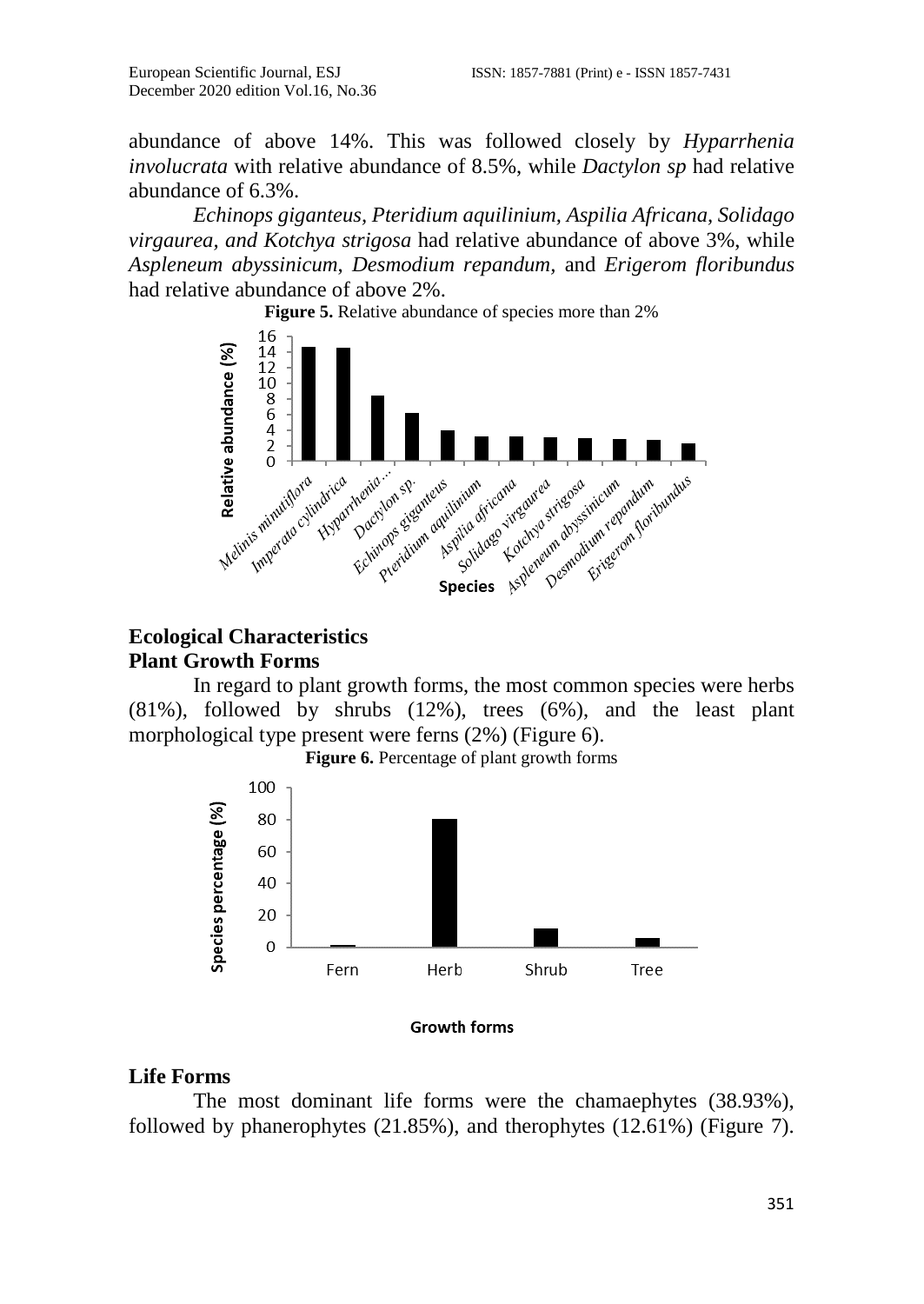The least represented biological forms were the geophytes (8.40%) and hemicryptophytes (7.56%).



**Figure 7**. Percentage of plant life forms

Chamaephytes: Ch, Goephytes: G, Therophytes: Th, Hemicryptophytes: H, Phanerophytes: Ph, Macrophanerophytes: MaPh, Mesophanerophytes: MsPh, Microphanerophytes: McPh, Nanophanerophytes: NPh, liscent phanerophytes: PhL

#### **Type of Diaspores**

This information highlights the ability of species to colonize new sites, to regenerate, and persist locally. The pogonochores and sclerochores were the most dominant diaspores type because they both had the same values of 22.69%. This was followed by the acanthochores and sporochores that also had values of 2.52% (Figure 9).





**Sclerochores: Sclero, Pterochores: Ptero, Pogonochores: Pogo, Sporochores: Sporo, Acanthochores: Acan, Sarcochores: Sacro, Desmochores: Desmo, Ballochores: Ballo, Barochores: Baro**

### **Seed Dispersal Syndromes**

The majority of the taxa in the study plots was dispersed by wind anemochory (50.42%), followed by autochory (23.52%), and the least was epizoochory (5.88%) (Figure 8).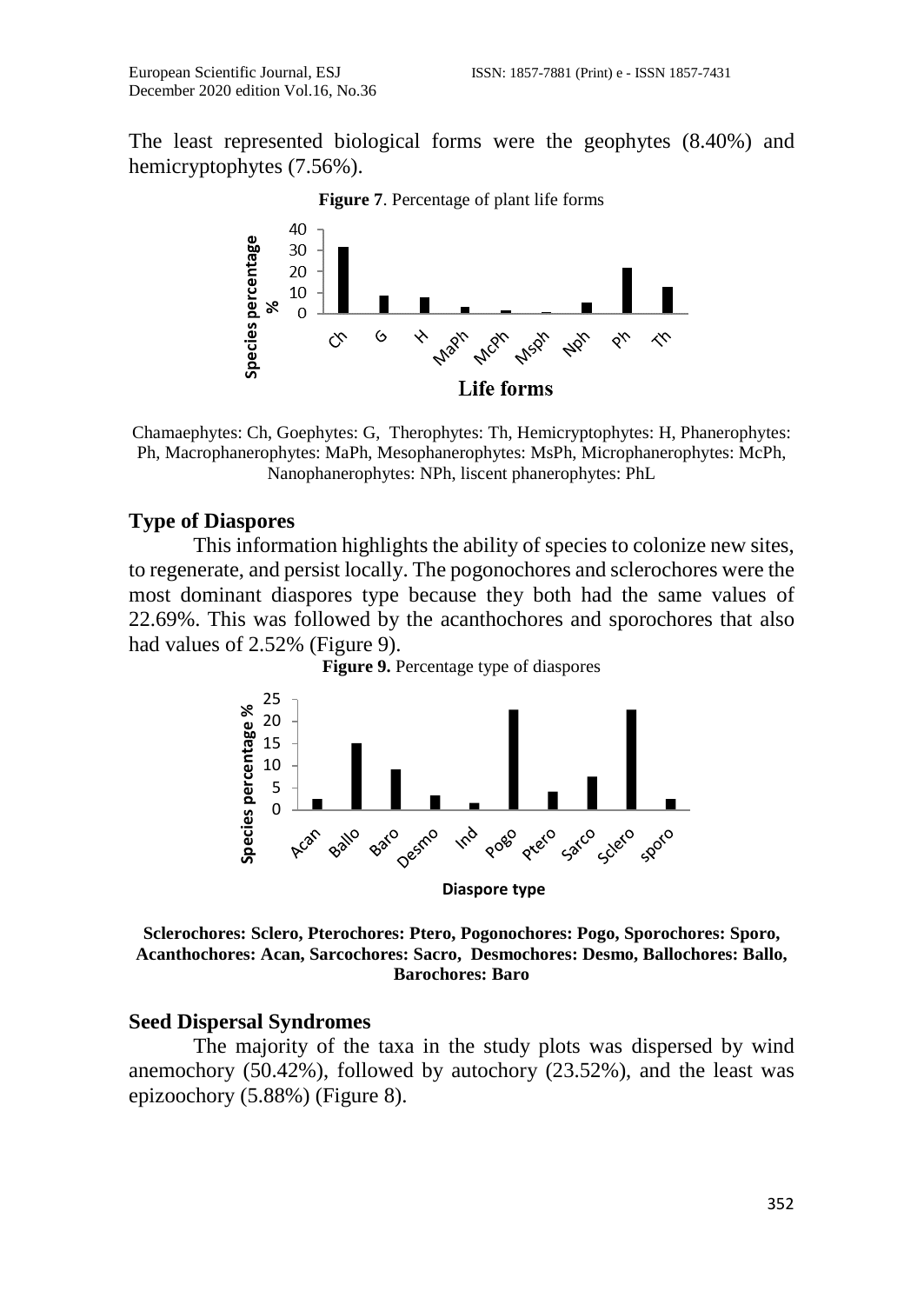**Figure 8.** Percentage seed dispersal modes



Dispersal syndromes **Anemochory: Ane, Autochory: Auto, Endozoochory: Endozoo, Epizoochory: Epizoo, Not determined: Ind**

### **Phytogeographical Distribution**

Studies on the geographical distribution of plants species indicated that the total flora was composed mostly of pantropical species (9.41%), followed by afro-tropical elements (25 species, 21.01%), Cosmopolitan (9.24%), and the rest of the species had representations less than 8 species (Figure 10).

**Figure 10.** Percentage of phytogeographic distribution



**Afro-American: AA, Afro-Tropical: Afro-trop, Afro-Magaches: AM, Cosmopolitan: Cos, Guineo-Congolian: GC, Paleotropical: Pal, Pantropical: Pan, Pluriregional African: Plur-Afr, Sudano-Guinean, Sudano-Zambezian: SZ(OZ), Species from the mountains of tropical Africa: Mo(Afrtrop), Only in Cameroonian mountain: Mo(DC), Not determined: Ind**

### **Leaf Sizes**

Leaf sizes are a response to altitude, local weather conditions, and regional orographic gradient. The most common leaf sizes were microphylls (26.05%), followed by notophylls (25.21%), and mesophylls (19.33%) (Figure 11). However, the leptophylles (1.68%) had the least representation.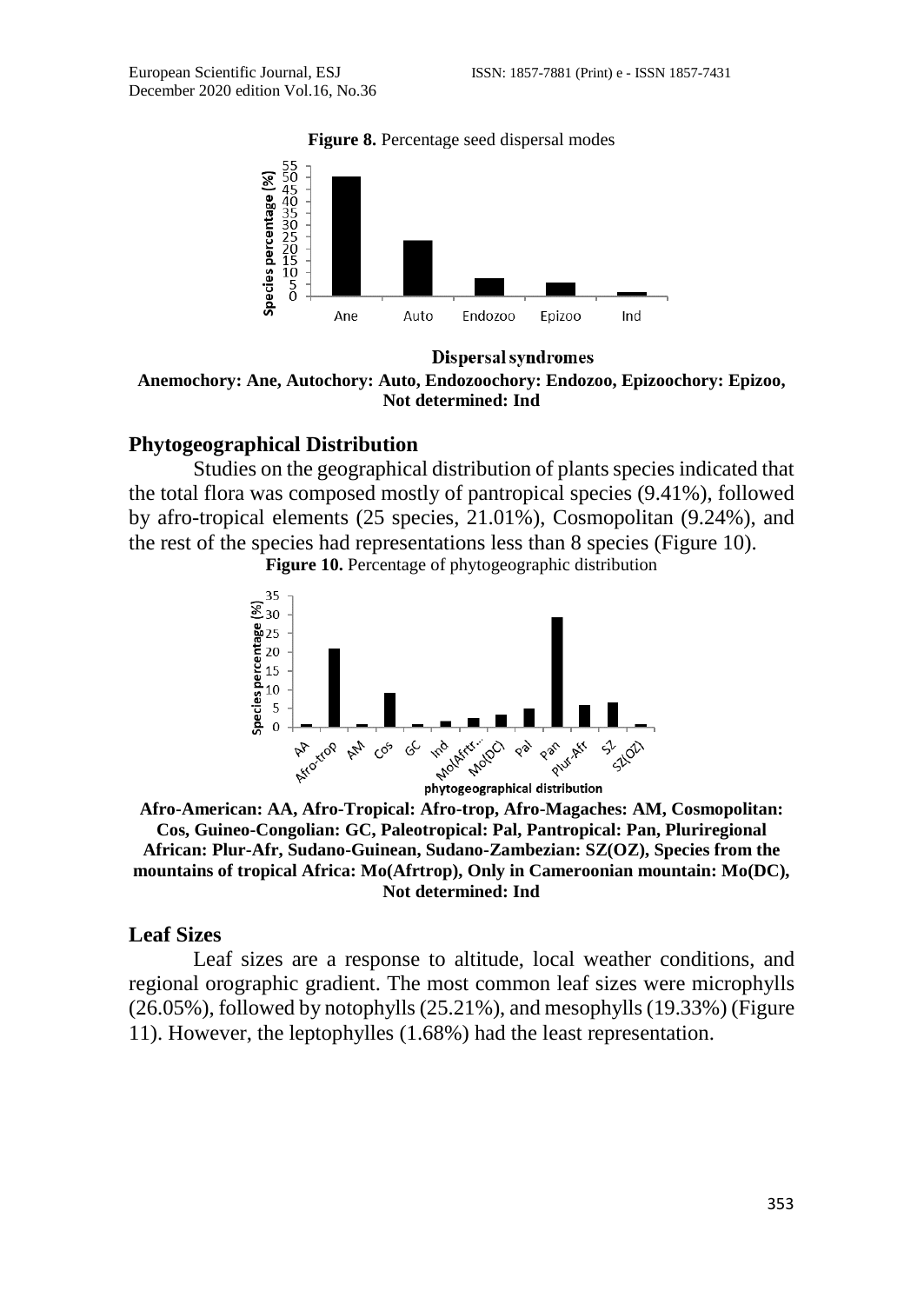

**Leptoophylls: Le, Macrophylls: Ma, Mesophylls: Me, Megaphylls: Mg, Microophylls: Mi, Nanophylls: Na, Notoophylls: No**

### **Discussion**

Asteraceae, Poaceae, and Fabaceae have emerged as the common families in the investigated area after a total of 121 plant species belonging to 91 genera and 34 families (APG III) were recorded. These findings are similar with the results of Ramirez (2007) in Venezuela, Akossoua and Kouassi (2010) in Abidjan in Ivory Coast, Masharabu (2010) in Burundi, Qureshi (2014) in Pakistan, Khalid *et al*. (2020) in Pakistan, and Helvetas (2001) in Cameroon. Helvetas (2001) stated that the high presence of species of the Gramineae family is explained by the fact that savannahs are grass-dominated ecosystems. Moreover, Poaceae taxa have a high tilling potential and a high regrowth rate after grazing if environmental conditions are favourable.

The abundance of Asteraceae can be attributed to their great range of ecological tolerance and great capacity of seed dispersion (Ramirez, 2007). The species of Poaceae and Asteraceae due to their wide ecological amplitude are diverse in their habitat occurrence. The high value of the Shannon-Weaver diversity index and the Pielou equitability index showed that this site was diversified. The diversity could be explained by the diversity of the observed biotope diversity (lowland, hilltop and slope zone).

Also, the domination of this study sites by herbs corresponds to the works carried out in such zones which show that savannas are ecosystems dominated by herbs (Eiten, 1986; Huntley & Walker, 1982; Inyat *et al.*, 2018; khansa *et al.,* 2019). Human beings and bush fires maintain this ecosystem.

Information on biological life forms makes it possible to appreciate the detail of phytoclimates and ecological evolution (Trochain, 1966). It also gives the indications on the structure, physiognomy, and adapting strategies of a community (Gillet, 2000). The high percentage of chamaephytes seen in this study is linked to their ability of stress tolerance. The low representation of microphanerophytes and nanophanerophytes observed in this study shows that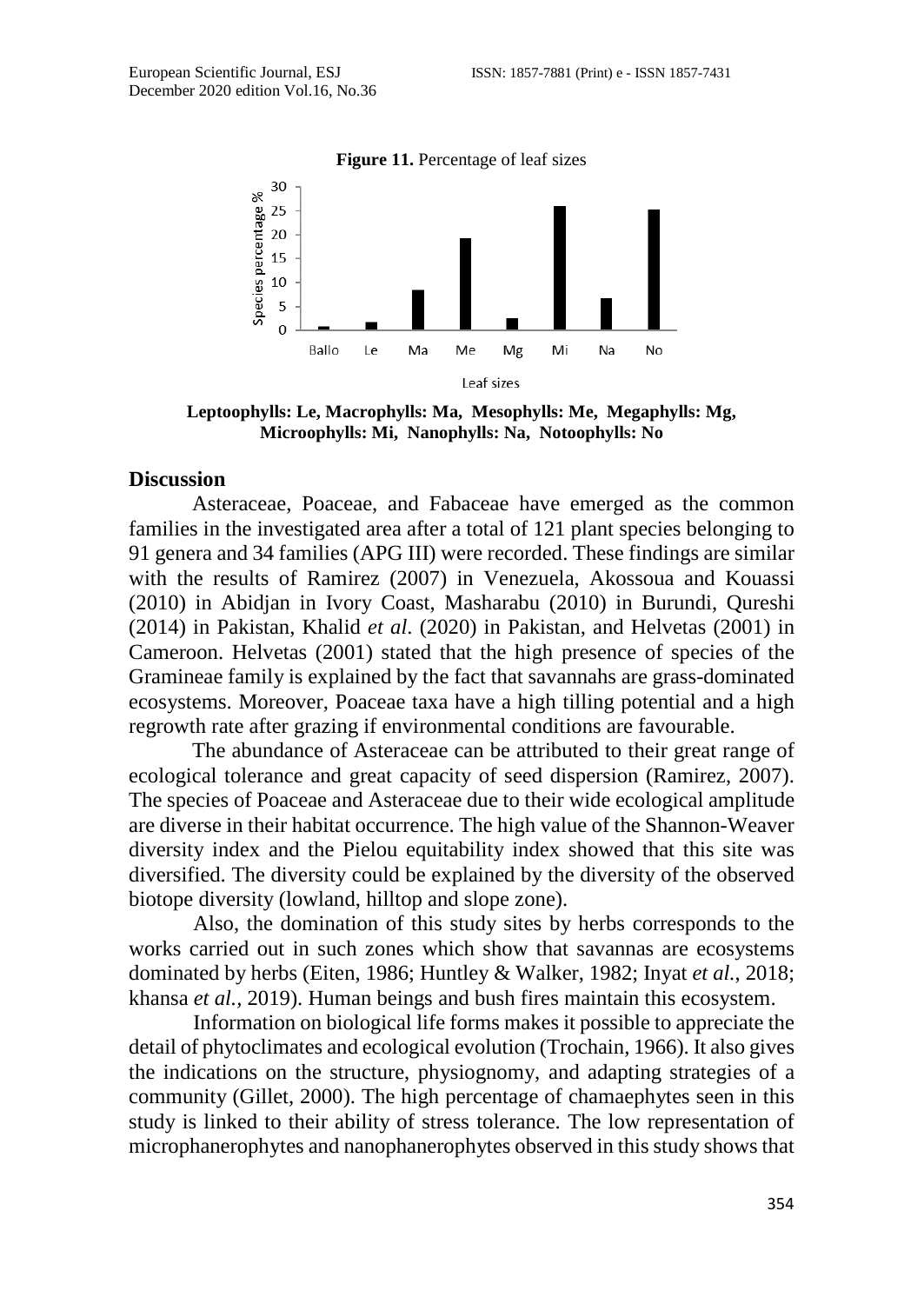there are very minimal trees around *E. giganteus*. Geophytes are also present due to their biological form which is adapted to stress and perturbation environments (Julve, 1989). The proportions of chamaephytes and therophytes indicate the possibility of plant adaptation to environmental factors. The important consideration of phanerophytes (megaphanerophytes, mesophanerophytes, microphanerophytes, nanophanerophytes, liana phanerophytes) is their strategy of adaptation which corresponds to their strategy of competition. In the study area, bush fire is a high anthropogenic stress faced by plant vegetation. As a result, they have a series of adaptation strategies to assure their survival (Masharabu *et al*., 2010) These strategies include the capacity to reject strains, the existence of underground organs (bulbs and rhizomes), thick backs to resist high temperatures, and liberation of grains after bush burning (Lepart  $\&$  Escarre, 1983). This study is in line with that of Schmidt (2005) where biological forms represent both structural parameters and varied environmental condition.

From the different categories of diaspores, according to the classification of Molinier and Muller (1938) in conformity with the works of Habiyaremye (1997) and Bangirinama (2010), it is observed that savannas are dominated by anemochores (sclerochores, pterochores, pogonochores and sporochores). This is the reason for the trend around *E. giganteus*, and anemochory is the mode of dispersal in the study. Furthermore, anemochory is a principal strategy for diaspora dispersal in open canopy areas (Senterre, 2005; Bangirinama *et al*., 2008). According to Charles-Dominique (1995), the efficiency of grain dispersal contributes to forest regeneration. The high percentage of species widely distributed indicates the openness of the flora to external influences. Thus, these species are mostly those of disturbed zones. A high percentage of phytogeographic distribution can be an indication of degradation since the flora is losing its specificity (Devineau & Fournier, 1997). The abundance of widely distributed species (pantropical) and continental distribution (Afro-tropical) indicates disturbed vegetation. This shows a certain degree of local flora changes and reflection history of global floristics effects of human occupation (Lubini, 1982). Concerning life sizes, Mesophylls, microphylls, and notophylls are the most frequent in this study. This is influenced by heat, humidity, light, and wind. According to Ohsawa (1995), in sub-tropical forests, intact zones are dominated by trees with notophylls and mesophylls leaves. On the other hand, in stress zones, there are plants with notoophylls and microphylls leaves.

### **Conclusion**

The current study provides an insight into the floristic diversity, composition, and ecological spectrum of the species that live in association with *E. giganteus*. Asteraceae, Poaceae, and Fabaceae were the dominant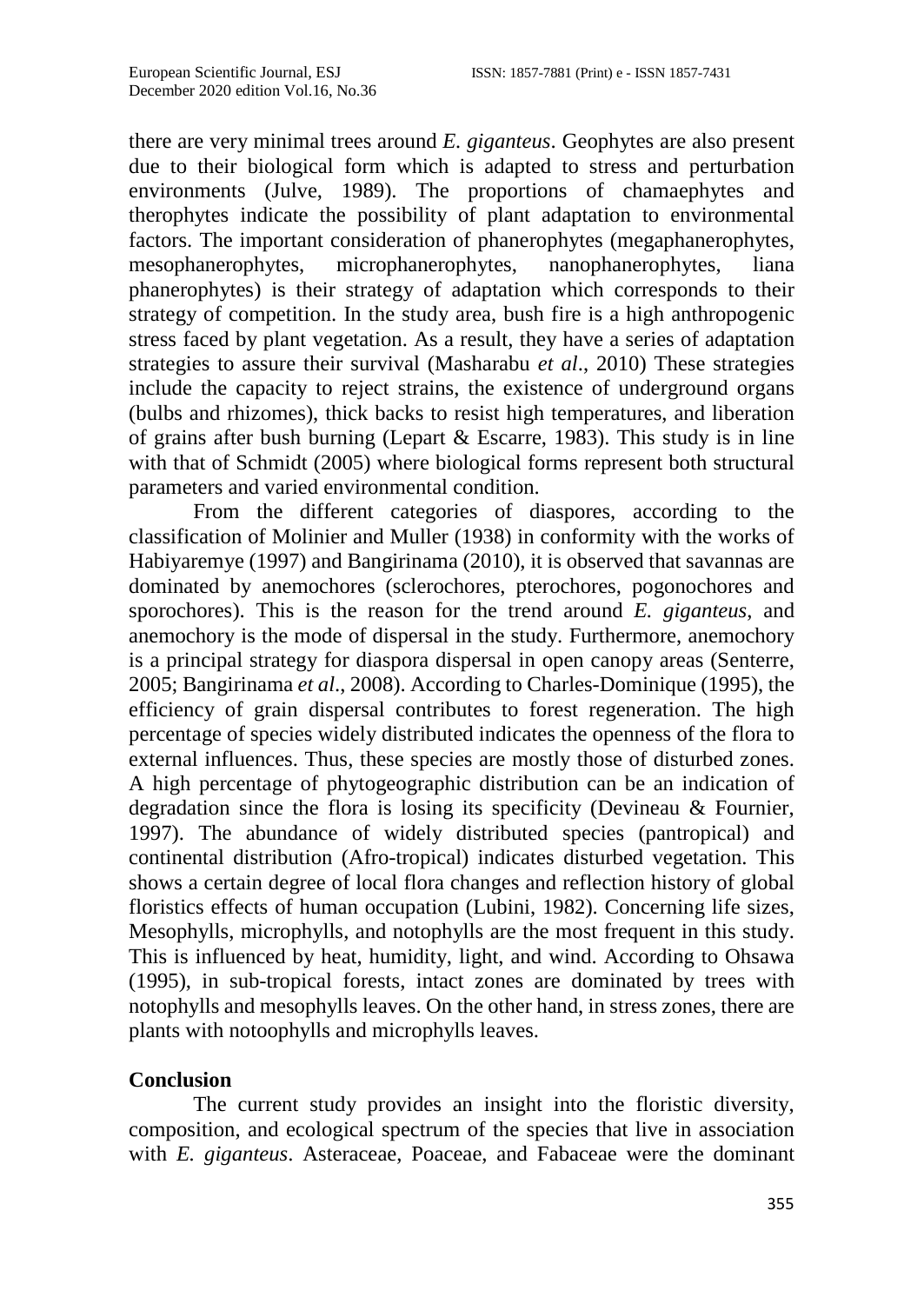families. Phanerophytes were the most frequent life form followed by chamaephytes and therophytes. The most dominant leaf sizes were mesophylls, microphylls and notophylls. Anemochory was the main strategy of dispersion followed by zoochory. Chorological analysis revealed that the afro-tropical species was the most dominant chorotype, followed by pantropical and paleotropical species. The harvesting of *E. giganteus* does not only threaten its sustainability, but the sustainability of other plant species as well. The exploitation method for *E. giganteus* is by digging. In the process of digging, all other species around it is being destroyed. Thus, it is of significant importance that *E. giganteus* should be regenerated at a large-scale and domesticated for a sustainable management plan.

### **References:**

- 1. Aghofack- Nguemezi, J. & Tatchago, V. (2010). Effects of Fertilizers Containing Calcium and/or Magnesium on the Growth, Development of Plants and the Quality of Tomato Fruits in the Western Highlands of Cameroon. International Journal of Agricultural Research. 5: 821- 831.
- 2. Akossoua, F., Adou, Y., Ipou, J., & Kamanzi, K. (2010). Diversité floristique des zones côtières pâturées de la Côte d'Ivoire : cas du cordon littoral Port-Bouët-Grand-Bassam(Abidjan). Science et Nature.  $7(1): 69 - 86.$
- 3. APG III (2009). An update of the Angiosperm Phylogeny Group classification for the orders and families of flowering plants: APG III. Botanical Journal of the Linnean Society, Vol 161: 105 - 121.
- 4. Aswingnue, L. (2003). Human adaptation to physical environment, case study: Tubah Subdivision. A DIPES research project. University of Yaounde I. 1-46.
- 5. Aubreville A. (éd.). coll. Multiples. (1963-1998) : Flore du Cameroun. Muséum National d'Histoire Naturelle, Laboratoire de Phanérogamie, Paris, volume 1 (1963) to 34 (1998).
- 6. Bangirinama, F., Bigendako, M., & Lejoly, J. (2008). Ecologie du paysage et diversité végétale de la zone environnant la forêt de Mpotsa (Burundi). Revue de l'Université du Burundi. Série Sciences Exactes. 23: 71-89.
- 7. Braun-Blanquet (1932). Plant sociology. The study of plant communities. New-York, Conservation, Management and Sustainable Use. Occasional papers of the IUCN, Species Survival Commission N°6, 242 p.
- 8. Charles-Dominique, P. (1995). Interactions plantes-animaux frugivores, conséquences sur la dissémination des grains et la régénération forestière. Revue Ecologique. (Terre Vie), 50: 223 - 235.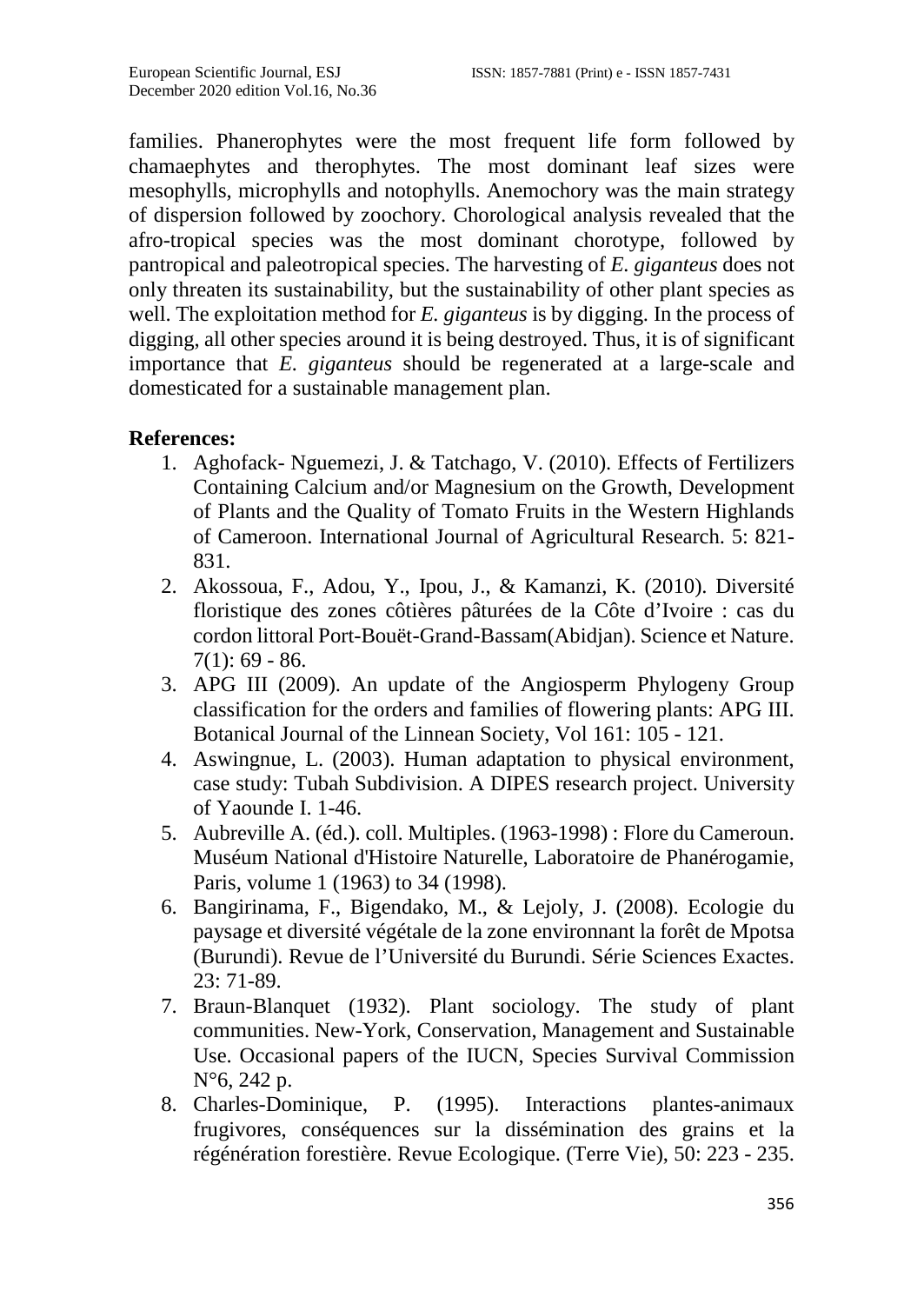- 9. Dansereau, P. & Lems, K. (1957). The grading of dispersal types in plant communities. Contributions de l'Institut de Botanique de Montréal. 71 : 1 - 52.
- 10. Devineau, J. & Fournier, A. (1997). La flore et la végétation. In: Devineau J.L., Fournier A., Kaloga B (eds.), Les sols et la végétation de la région de Bondoukuy (Ouest burkinabé), présentation générale et cartographie préliminaire par télédétection satellitaire (SPOT), ORSTOM éditions. pp. 29 - 47.
- 11. Eiten, G. (1986). The use of the term "savanna". Tropical Ecology. 27:10–23.
- 12. Garnatje, T., Valle, J., Garcia, S., Hidalgo, O., Sanz, M., Canela, M., & Siljak-akovlev, S. (2004). Genome size in Echinops L. and related genera (Asteraceae Cardueae): karyological, ecological and phylogenetic implications. Biological Cell. 96 (2):117-24.
- 13. Gillet, F. (2000). La phytosociologie synusiale intégrée : Guide méthodologique. Documents du laboratoire d'écologie végétale. Université de Neuchâtel, 68p.
- 14. Habiyaremye, M. (1997). Etude phytocoenologique de la dorsale orientale du lac Kivu (Rwanda). Musée Royal.de l'Afrique Centrale. Tervuren, Belgique. Annales Sciences Economiques. 24: 276 p.
- 15. Hamzaoglu, E. (2005). The steppe vegetation of Dinek Mountain(kirikkale) Gazi University Journal of Science. 17:1-13.
- 16. Helvetas Cameroon (2001). Tubah rural council monographic study.
- 17. Huntley, B.J. & Walker B.H. (1982). Ecology of tropical savannas. Ecological Studies 42. Springer Verlag, Berlin.
- 18. Inayat, U.R., Aftab, A., Zafar, I., Farhana, I., Niaz, A., Muhammad, A., Jan, A., Abdul, M., Robbie, H., & Rainer, B. (2018). First insights into the floristic diversity, biological spectra and phenology of manoor valley, Pakistan. Pakistan Journal of Botany. 50(3): 1113-1124.
- 19. Julve, P. (1989). Sur les relations entre les types biologiques et stratégies adaptatives chez les végétaux. Bulletin d'Ecologie. 20(1): 79-80.
- 20. Khalid, R., Muhammad, F., Abbas Hussain, S., Zafar. I., Jan, A., Manzoor, H., Ghulam, M., Azhar, M., & Nehafta, B. (2020). Floristic composition, community syntaxonomy and ordination of Guzara (unprotected) forests of Hilkot range, District Mansehra, KP, Pakistan. International Academy of Ecology and Environmental Sciences. 10(1): 8-21.
- 21. Khansa, A., Khalid, R., Abbas, H., Muhammad, F., Manzoor, H., & Ghulam, M. (2019). A comprehensive survey of floristic diversity evaluating the role of institutional gardening in conservation of plant biodiversity. International Journal of Biosciences. 14(3): 325-339.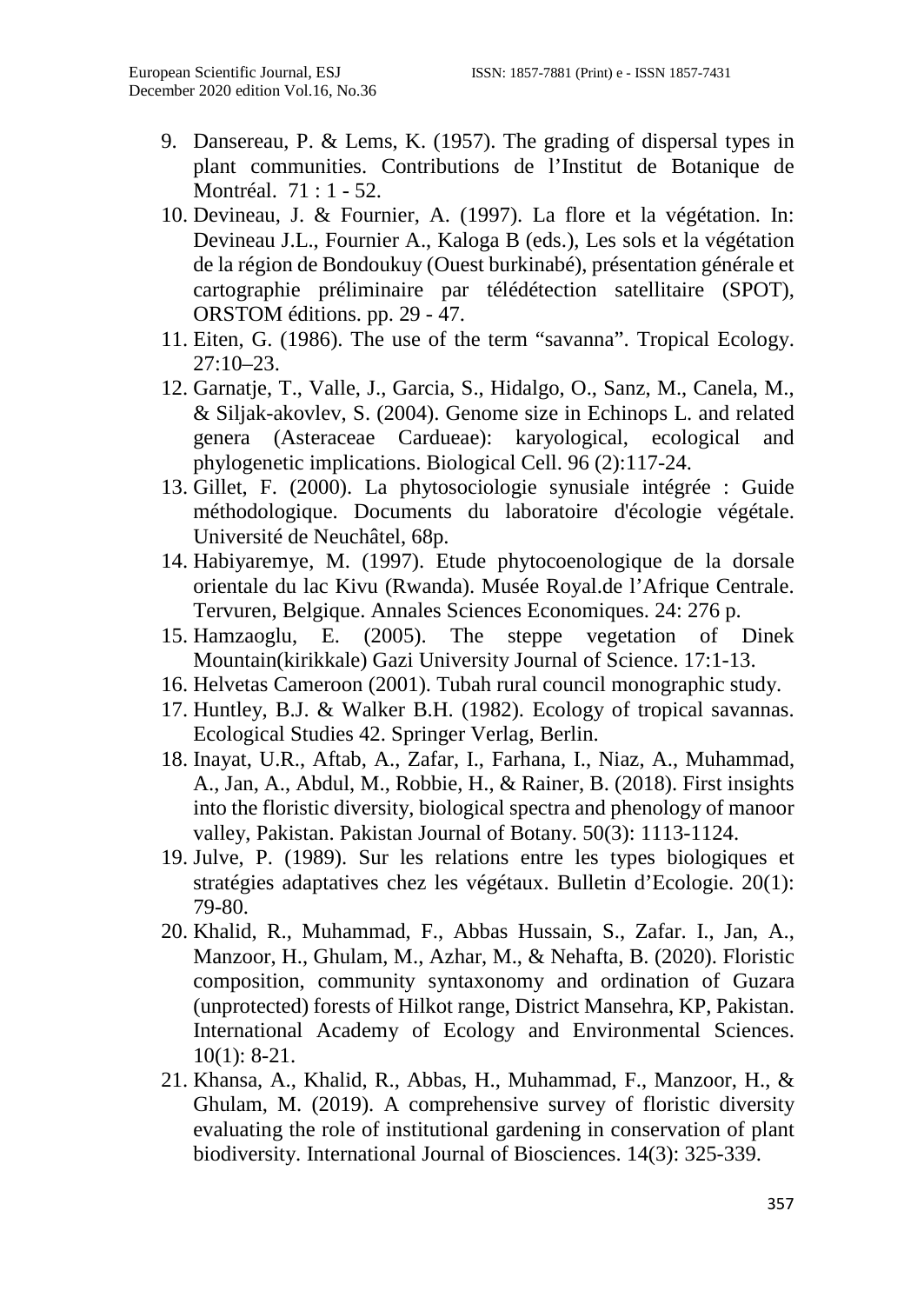- 22. Kouassi, A., Adou, Y., Ipou, I., & Kamanzi, K. (2010). Diversité floristique des zones côtières pâturées de la Côte d'Ivoire : cas du cordon littoral Port-Bouët-Grand-Bassam (Abidjan). Sciences & Nature. 7(1): 69-86.
- 23. Krishnamurthy, Prakash, Y., Nanda, H., Krishnappa, A., Dattaraja, H.S., & Suresh, H.S. (2010). Vegetation structure and floristic composition of a tropical forests in Bhadra Wildlife Sanctuary, Karnataka. India Tropical Ecology. 51(2): 235-246.
- 24. Kumar, A., Bruce, G., & Ajai, S. (2006). Tree species diversity and distribution patterns in tropical forests of Garo Hills. Current Science. 91:1370-81.
- 25. Lepart, J. & Escarre, J. (1983). La succession végétale, mécanismes et modèles : analyse bibliographique. Bulletin Ecologique. 14(3): 133 - 178.
- 26. Lubini, A. (1982). Végétation messicole et postculturale des sousrégions de Kisangani et de la Tshopo (Haut-Zaïre). Thèse de doctorat, Université de Kisangani, 489 pp.
- 27. Masharabu, T., Noret, N., Lejoly, J., Bigendako, M., & Bogaert, J. (2010). Etude comparative des paramètres floristiques du Parc National de la Ruvubu, Burundi. Geography-Ecology-Tropic. 34: 29 – 44.
- 28. Menut, G., Lamaty, P., Weyerstahl, H., Marschall S., & Amvam Zollo, P. (1997). Aromatic plants of tropical Central Africa. Part XXXI. Tricyclic sesquiterpenes from the root essential oil of Echinops giganteus var.lelyi C. D. Adams. Flavour Fragrance Journal. 12(6): 1026-1099.
- 29. Molinier, R. & Muller, P. (1938). La dissémination des espèces végétales. Revue Générale de Botanique. 50: 53-72.
- 30. Ngamo, T., Ngatanko, I., Ngassou, M., Mapongmestem, P., & Hance, T. (2007). Insecticidal efficiency of essential oils of 5 aromatic plants tested both alone and in combination towards Sitophilus oryzae (L.) (Coleoptera: Curculionidae). Research Journal of Biological Sciience. 2 (1): 75-80.
- 31. Ngwa, J. (1979). A new geography of Cameroon. Longman group Ltd London.1-200.
- 32. Noumi, E. (1984). Les plantes à épices, à condiments et à aromates du Cameroun. Thèse de Doctorat en Sciences Biologiques, Université de Yaoundé. 22-24.
- 33. Ohsawa, M. (1995). Latitudinal comparison of altitudinal changes in forest structure, leaf-type, and species richness in humid monsoon Asia. Vegetatio. 121: 3 - 10.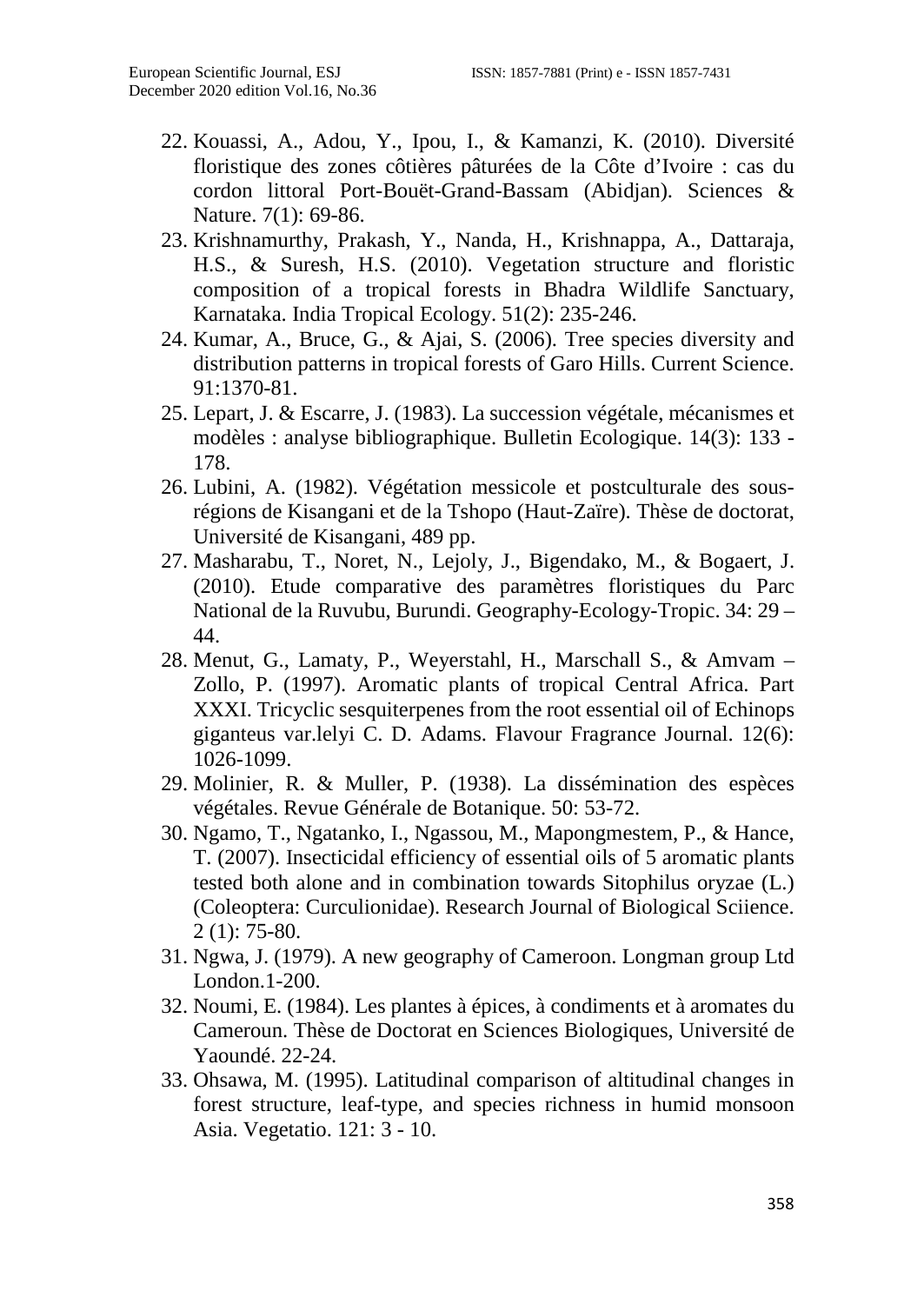- 34. Onana, J. (2011). The vascular plants of Cameroon. A taxonomic checklist with IUCN assessments. Compiled and edited by Jean Michel Onana, 195 p.
- 35. Pérez, S., Ramos-López, M., Zavala-Sánchez, M., & Cárdenas-Ortega, N. (2010). Activity of essential oils as a biorational alternative to control coleopteran insects in stored grains. Journal of Medicinal Plants Research. 4 (25): 2827-2835
- 36. Qureshi, R., Shaheen, H., Ilyas, M., Ahmed, W., & Munir, M. (2014). Phytodiversity and plant life of Khanpur Dam, Khyber Pakhtunkhwa, Pakistan. Pakistan Journal of Botany. 46 (3): 841-849.
- 37. Ramirez, N., Nelda, Dezzeo, N., & Chacon, N. (2007). Floristic composition, plant species abundance, and soil properties of montane savannas in the Gran Sabana, Venezuela. Flora. 202: 316–327.
- 38. Raunkiaer, C. (1934). The life forms of plants and statistical plant geography. Clarendon Press, Oxford, London, 632 p.
- 39. Schmidt, M., Kreft, H., Thiombiano, A., & Zizka, G. (2005). Herbarium collection and field data-based plant diversity maps for Burkina Faso. Diversity and Distribution. 11: 509 - 516.
- 40. Senterre, B. (2005). Recherches méthodologiques pour la typologie de la végétation et la phytogéographie des forêts denses d'Afrique tropicale. Thèse de Doctorat, Université Libre de Bruxelles, Belgique, 345 p.
- 41. Simpson, E.H. (1949). Measurement of diversity. Nature, vol 163: 688
- 42. Suh, C., Meka, S., Ngome, A., Neba, D., Kemngwa, I., Sonkouat, A., & Njualem, D. (2015). Effects of organic and inorganic fertilizers on growth and yield of potato (Solanum tuberosum L.) in the western highlands of Cameroon. International Journal of Development Research. 5 (2): 3584-3588.
- 43. Tchatat, M. (1999). Produits Forestiers Autres que le Bois d'œuvre (PFAB): place dans l'aménagement durable des forêts denses humides d'Afrique Centrale. Projet regional de capitalisation et transfert des recherches sur les écosystèmes forestiers de l'Afrique humide. Série FORAFRI. Document 18.Yaoundé.
- 44. Tel, A., Tatli, A., & Varol, O. (2010). Phytosociological structure of Nemrut Mountain (Adiyaman/Turkey). Turkish Journal of Botany. 34: 417-434.
- 45. Tene, M., Tane, P., Sondengam, B.L., & Connolly, J. (2004). "Lignans from the roots of Echinops giganteus," Phytochemistry. 65 (14): 2101- 2105.
- 46. Trochain, J. (1966). Types biologiques chez les végétaux intertropicaux (Angiospermes). Mémoire Société Botanique de France : 186 - 196.